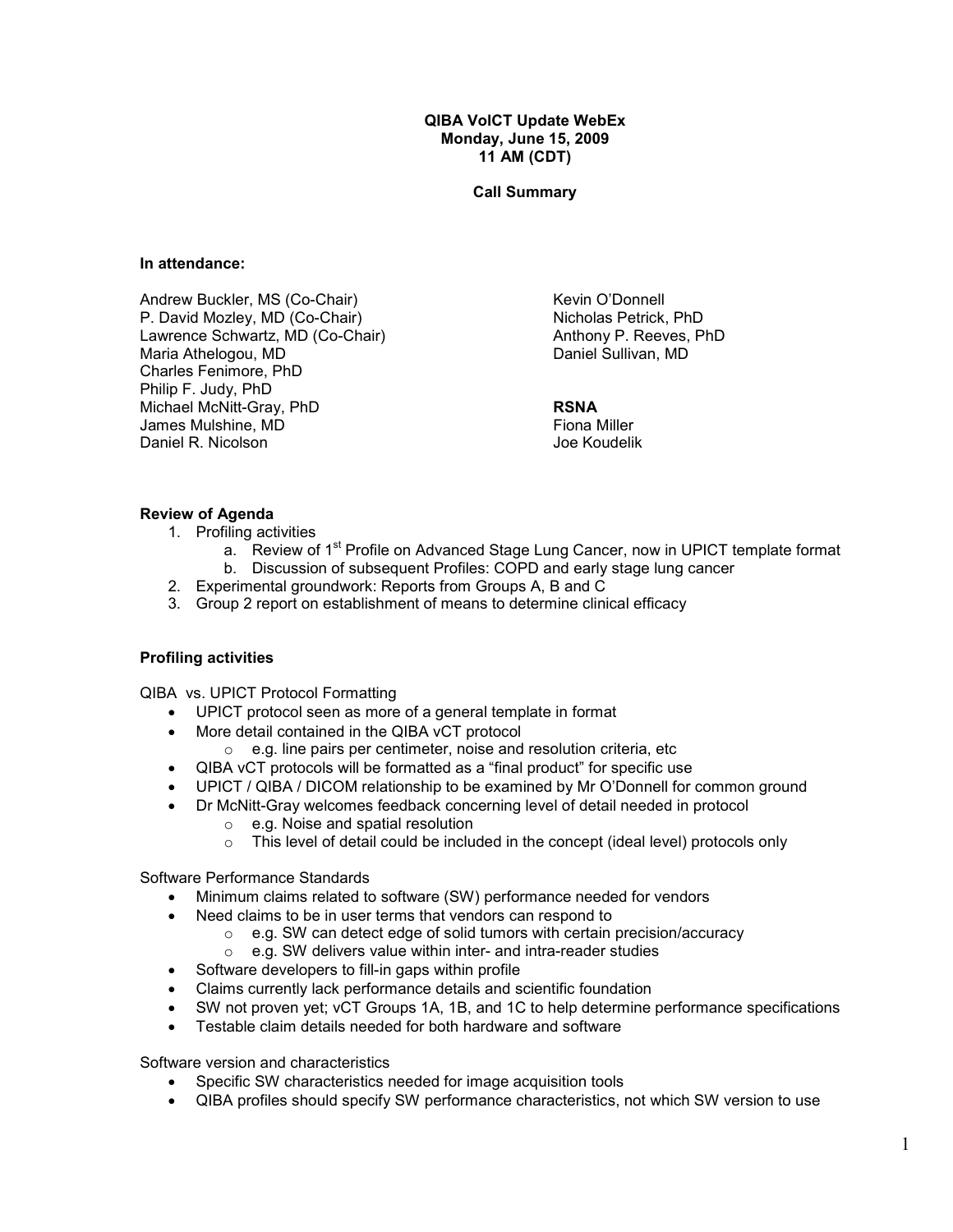- SW performance claims to include:
	- $\circ$  Volume, Longest Diameter, and Perpendicular Diameter in the boundary to be specified
- Need to look at both claims and details and determine expectations
- Claims need to get out; validation at a later date is acceptable
- Drs Schwartz and Zhao to provide additional SW performance characteristics for consideration
- Minimum SW performance claims to be submitted by all three QIBA Tech Cttes (claims/details section)
- Automated systems versions have the tendency to run away or get lost; SW needs to compensate
	- o Mr Avila utilizes a "bounding box" to override automated SW issues
		- o Profile text needs to account for this

Proposed claims language (below) based on software performance – Dr. Mozley

Claim 1: automated boundary detection algorithms will place edges with greater precision and accuracy than an operator can draw by hand with a pointing device, so that the intra- and inter-rater reliability for the area of any region of interest (ROI) on each slice will be greater than 90%.

Claim 2: automated algorithms for finding the Longest Diameter (LD) and Longest Perpendicular (LP) within each ROI will have a greater precision of measurement than an operator using electronic calipers. The intraand inter-rater reliability for the automated measurements of LD and LP will be greater than 90%.

Acknowledgement of all QIBA vCT Protocol Contributors

- All contributors and their professional affiliations should be listed on QIBA protocols
- Reposition contributor names from first page to acknowledgment section (at bottom)
	- Wealth of cross-industry involvement seen, leading to:
		- o Comprehensive compilation of input
		- o Breadth of input provides credibility
		- o Concept that efforts represent broad thought of products
		- $\circ$  Email RSNA staff (jkoudelik@rsna.org) if you'd like to be added to the 1<sup>st</sup> vCT Protocol on Advanced Stage Lung Cancer

QIBA / IHE

- QIBA attempting to achieve similar recognition as IHE
	- o Well funded movement
	- o "Go-to" reputation for quantitative imaging
	- o Recognition of contributing authors
	- o Building an awareness larger than QIBA itself; a broader scope

Proposed Call Topics for Next Week (June 22, 2009):

- Where do we go next?
- What possible blind-spots might we have?
- NIBIB contract proposal update
- Next logical steps after vCT Groups 1A, 1B, 1C collect their data
- Dr Reeves' Group 1D efforts to be formalized
- Possibility of presenting at upcoming meetings, e.g. SPIE, RSNA '09, etc
- Next organ site beyond the lung
- Discussion of Dr Clunie's QIBA / COPD related questions (below)
	- 1. Is this confined to COPD, or is asthma also in scope?